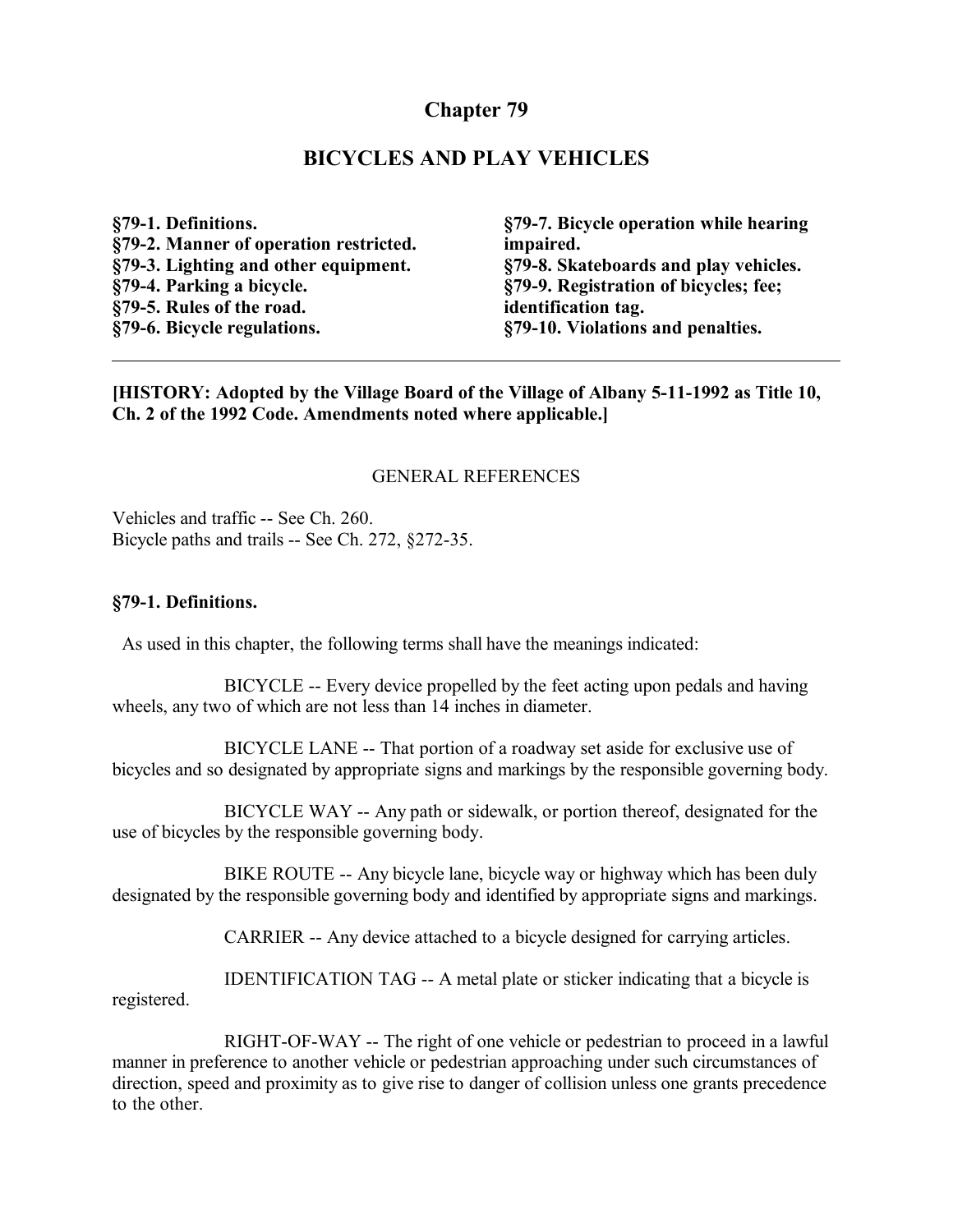#### **§79-2. Manner of operation restricted.**

 No bicycle shall be allowed to proceed in any street in the village by inertia or momentum with the feet of the rider removed from the bicycle pedals. No rider of a bicycle shall remove both hands from the handlebars or practice any trick or fancy riding in any street in the village, nor shall any bicycle rider carry or ride any other person so that two persons are on the bicycle at one time, unless a seat is provided for a second person.

## **§79-3. Lighting and other equipment.**

A. Lighting equipment. No person shall operate a bicycle upon a highway unless equipped as required in W.S.A. s. 347.489.<sup>[1](#page-1-0)</sup>

B. Braking equipment. No person may operate a bicycle upon a highway unless it is equipped with a brake in good condition, adequate to control the movement of and to stop the bicycle whenever necessary and with a bell or other device capable of giving a signal audible for a distance of at least 100 feet, but a bicycle may not be equipped with nor may a person use upon a bicycle any siren or compression whistle.

## **§79-4. Parking a bicycle.**

 No person shall leave a bicycle at such a place or in such a way as to create a hazard to pedestrians, automobile operators or to anyone else. Bicycles shall be parked either upon the roadway against the curb, in bicycle racks or, if on the sidewalk, in such a manner as to afford the least obstruction to pedestrian traffic, and not in such a manner as to obstruct the ingress and egress to buildings used by the public. If there is no bicycle rack or other facility intended to be used for the parking of bicycles in the vicinity, the operator may park a bicycle on the sidewalk in an upright position parallel to and within 24 inches of the curb.

## **§79-5. Rules of the road.**

 The provisions of W.S.A. chs. 346 and 347 and applicable village ordinances shall govern the operation of bicycles where appropriate.

## **§79-6. Bicycle regulations.**

A. Area of operation. Unless preparing to make a left turn, every person operating a bicycle upon a roadway carrying two-way traffic shall ride as near as practicable to the right edge of the unobstructed traveled roadway, including operators who are riding two abreast where permitted under Subsection B. On one-way roadways, the operator of the bicycle shall ride as near as practicable to the right edge or left edge of the unobstructed traveled roadway, including operators who are riding two abreast where permitted under Subsection B. Every person operating a bicycle upon a roadway shall exercise due care when passing a standing vehicle or one proceeding in the same direction, allowing a minimum of three feet between the bicycle and the vehicle.

B. Single-file operation. Persons riding bicycles upon a roadway shall ride single-file on all roadways which have center lines or lane lines indicated by painting or other markings. On

<span id="page-1-0"></span><sup>&</sup>lt;sup>1</sup> Editor's Note: Amended at time of adoption of Code (see Ch. 1, General Provisions, Art. I).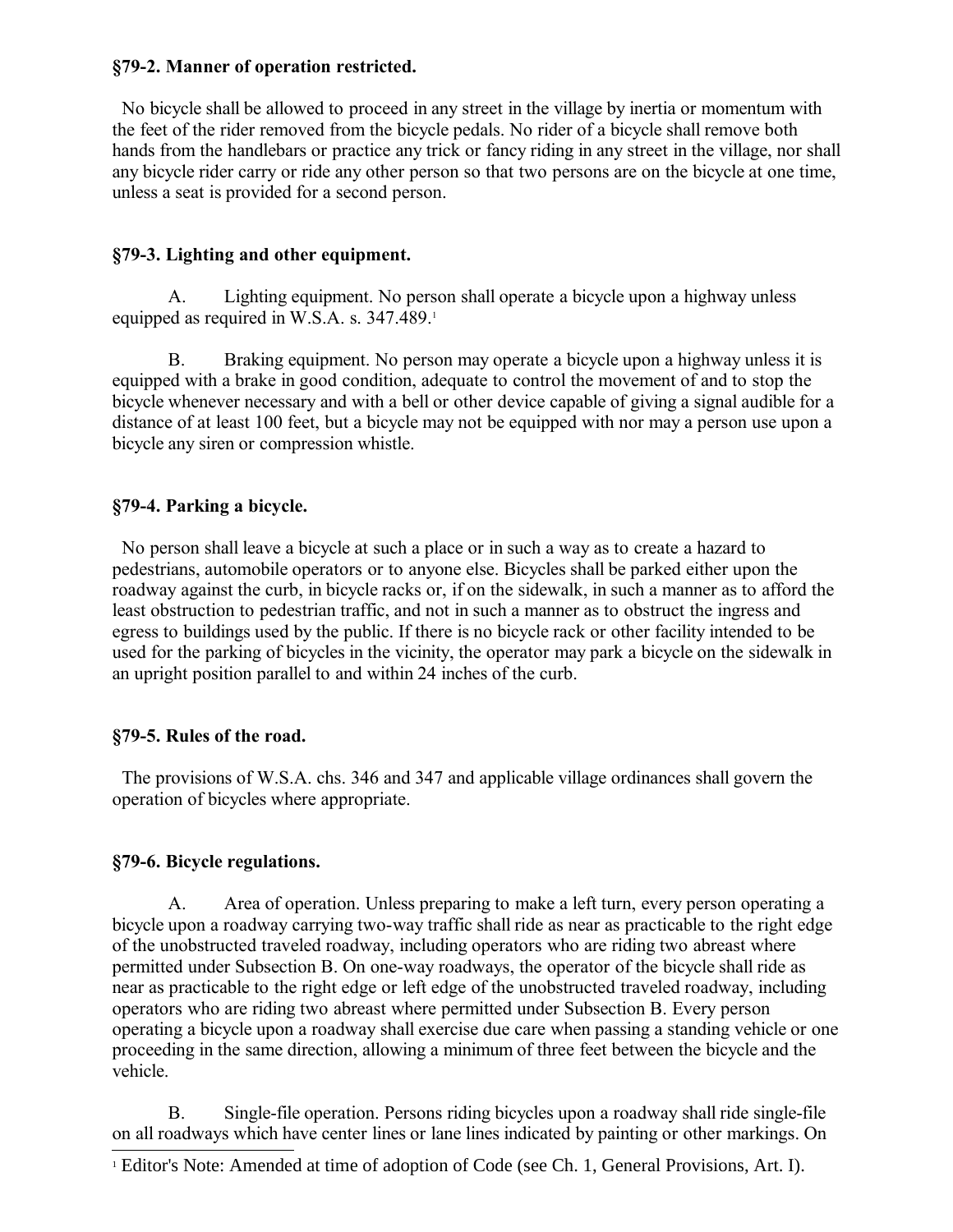roadways not divided by painted or other marked center lines or lane lines, bicycle operators may ride two abreast.

C. Rules for turning.

(1) The operator of a bicycle intending to turn to the right at an intersection shall approach the point of turning in the traffic lane nearest the right-hand edge or curb of the street and, in turning, shall keep as closely as practicable to the right-hand edge or curb of the highway.

(2) The operator of a bicycle intending to turn to the left of an intersection or into a private driveway shall make such turn from the traffic lane immediately to the right or next to the center of the street and pass immediately to the left of the center of the intersection, passing as closely as practicable to the left of the center of the intersection immediately to the right of the center of the intersection of the street.

(3) At any intersection where traffic is controlled by a traffic control signal or traffic officer, it shall be unlawful for any such operator of such bicycle upon any street to disobey the instructions of any official traffic sign or signal placed in accordance with the laws of the State of Wisconsin and the ordinances of the village.

(4) Crosswalks shall be used when walking a bicycle through an intersection.

D. Trick riding. No person shall operate a bicycle upon the streets of said village without having manual control of the handlebars or operate a bicycle in any other manner which necessitates the element of unusual extraordinary skill and involves unnecessary risk.

E. Tandem riding. No person shall ride or propel a bicycle on a street in said village with another person upon said bicycle unless such bicycle is so constructed as to be a tandem bicycle.

F. Emerging from alley or driveway. The operator of a bicycle emerging from an alley, driveway or building shall, upon approaching a sidewalk or the sidewalk area extending across any alleyway, yield the right-of-way to all pedestrians and, upon entering the roadway, shall yield the right-of-way to all vehicles approaching on said highway.

G. Bicycles not to be pulled by moving vehicles. No person riding upon a bicycle shall cling or attach himself or his bicycle to any other moving vehicle upon a street or highway, nor shall the operator of any such bicycle tow or draw any coaster wagon, sled, person on roller skates, toy vehicles or any other similar vehicle on such highway.

H. Speed. No person shall operate a bicycle at a speed greater than is reasonable and prudent under existing conditions or in excess of any posted speed limit.

I. Operation on sidewalks. No person shall ride a bicycle on sidewalks on that part of the business district of the village which includes Water Street south of Milwaukee Street and north of Main Street and Main Street east of Water Street and west of Mechanic Street. Every person riding a bicycle on a sidewalk in any other place in the village shall yield the right-of-way to any pedestrian lawfully using such sidewalk.

J. Parking bicycles. No bicycle shall be parked upon any street or public way except in an upright position in bicycle stalls which are provided therefor. Until such time as sufficient stalls are provided to meet the demand therefor, which determination shall be made by the Police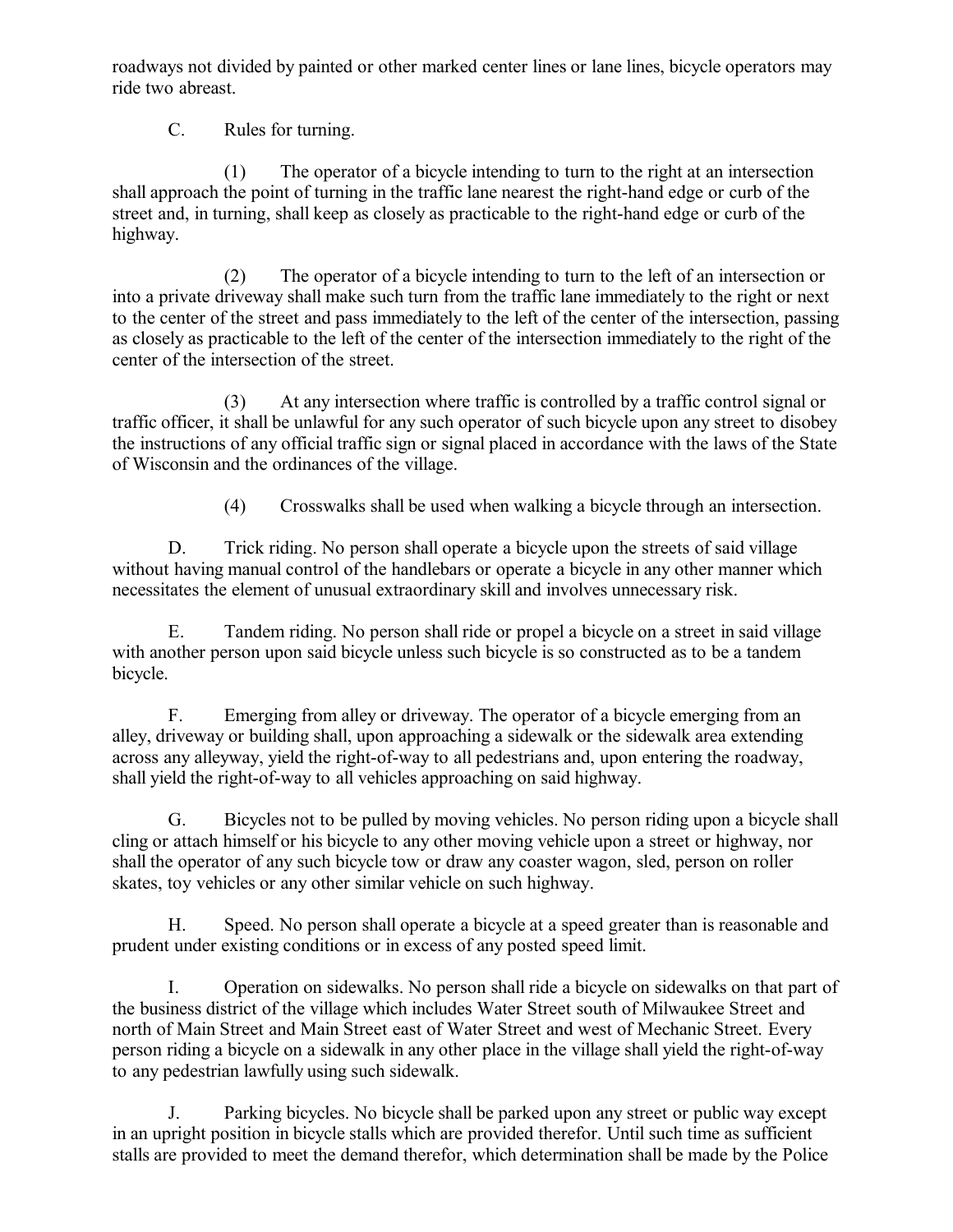Department, bicycles may be parked in an upright position, parallel to the curbline, in any metered parking stall upon payment of the required coin.

K. Bicycle paths. Whenever a usable path for bicycles has been provided adjacent to a roadway, bicycle riders shall use such path and shall not use the roadway.

# **§79-7. Bicycle operation while hearing impaired.**

 No person may operate a bicycle upon a highway while such operator is using any audio device attached directly to the ear or ears of such operator that materially impairs the ability of such operator to hear traffic signals or warnings.

# **§79-8. Skateboards and play vehicles. [Amended 5-8-1995 by Ord. No. 03-95.]**

A. Play vehicles not to be used on highways.

(1) No person riding upon any coaster, roller skates, sled, toboggan, skateboard, roller skis, inline skates or similar play vehicle shall attach the same or themselves to any vehicle or go upon any state or county highway except while crossing the roadway at a crosswalk or in the absence of a sidewalk.

(2) The use of play vehicles on sidewalks is permitted, provided that the rightof-way is yielded to pedestrians using the sidewalks and provided that the use of such vehicle does not endanger or interfere with pedestrian traffic.

B. Skateboard sidewalk use. No person shall operate a skateboard on the sidewalk in a business district. A business district for the purpose of this section is the area as defined in §79- 6I containing primarily commercially zoned uses which generate heavy pedestrian traffic during the business hours. Said business district shall have a minimum street frontage of 100 feet.

C. Play vehicles not to be used on private property. No person shall operate any of the items mentioned in Subsection A on private property, except with permission of the owner or person responsible for the property.

## **§79-9. Registration of bicycles; fee; identification tag.**

A. Registration of bicycles. No village resident shall operate a bicycle upon any street within the Village of Albany unless such bicycle shall have been properly registered as hereinafter provided.

B. Registration forms. Every village resident owning or operating any bicycle within the Village of Albany shall, within 10 days of the acquisition of such bicycle, file with the Village Police Department, or the agent designated by the Village Board, a complete description of such bicycle upon a form to be provided for this purpose. Such filing shall constitute a registration of such bicycle for the purposes of this chapter. Such registration shall be serially numbered and be kept on file by the Village Police Department in its office as a public record.

C. Identification tag. Immediately upon registration of a bicycle by the Police Department, the Department shall issue to the owner of such bicycle an identification tag serially numbered to correspond with the registration of such bicycle. Such tag shall be affixed to the side